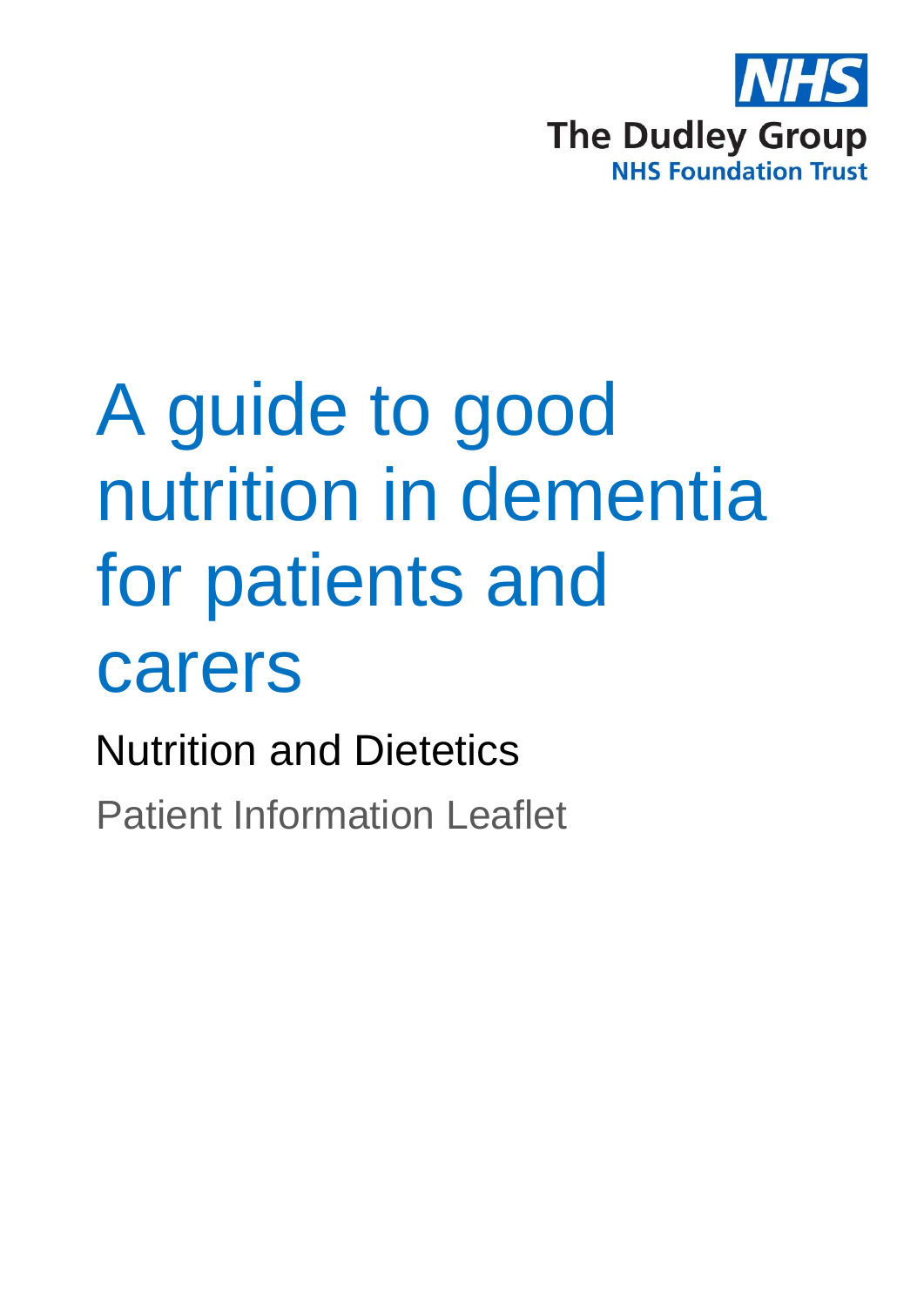# **What is dementia?**

Dementia is a term for a group of related symptoms that are associated with an on-going decline of the brain and its abilities. Symptoms of dementia include loss of memory, confusion and problems with speech, understanding and behaviour.

Most cases of dementia are caused by damage to the structure of the brain. People with a diagnosis of dementia may need help from friends or relatives, including help in making decisions.

#### **How common is dementia?**

There are about 850,000 people in the UK with dementia (Alzheimer's Society, 2018). Dementia usually occurs in people who are aged 65 or over. The older you get, the more likely you are to develop it.

#### **What are the types of dementia?**

There are many types of dementia which each differ slightly. The main types are:

- **Alzheimer's disease** where small clumps of protein, known as plaques, begin to develop around brain cells. This disrupts the working of the brain.
- **Vascular dementia**  where problems with blood circulation result in parts of the brain not getting enough oxygen.
- **Dementia with Lewy Bodies**  where abnormal collections of protein, known as Lewy Bodies, develop inside the nerve cells of the brain.

# **What are the stages of dementia?**

#### **Early stage**

Dementia usually begins gradually with very minor changes in the person's abilities or behaviour. At the time, such signs are often mistaken for other things such as depression, stress, bereavement or, in older people, to the normal process of ageing. Loss of memory for recent events is a common early sign. Someone with dementia may:

- Forget about events and recent conversations and repeat themselves.
- Become slower at grasping new ideas, or lose the thread of what is being said, sometimes becoming confused.
- Show poor judgement or find it harder to make decisions.
- Lose interest in other people or activities.
- Develop a readiness to blame others for taking mislaid items.
- Become unwilling to try out new things or adapt to change.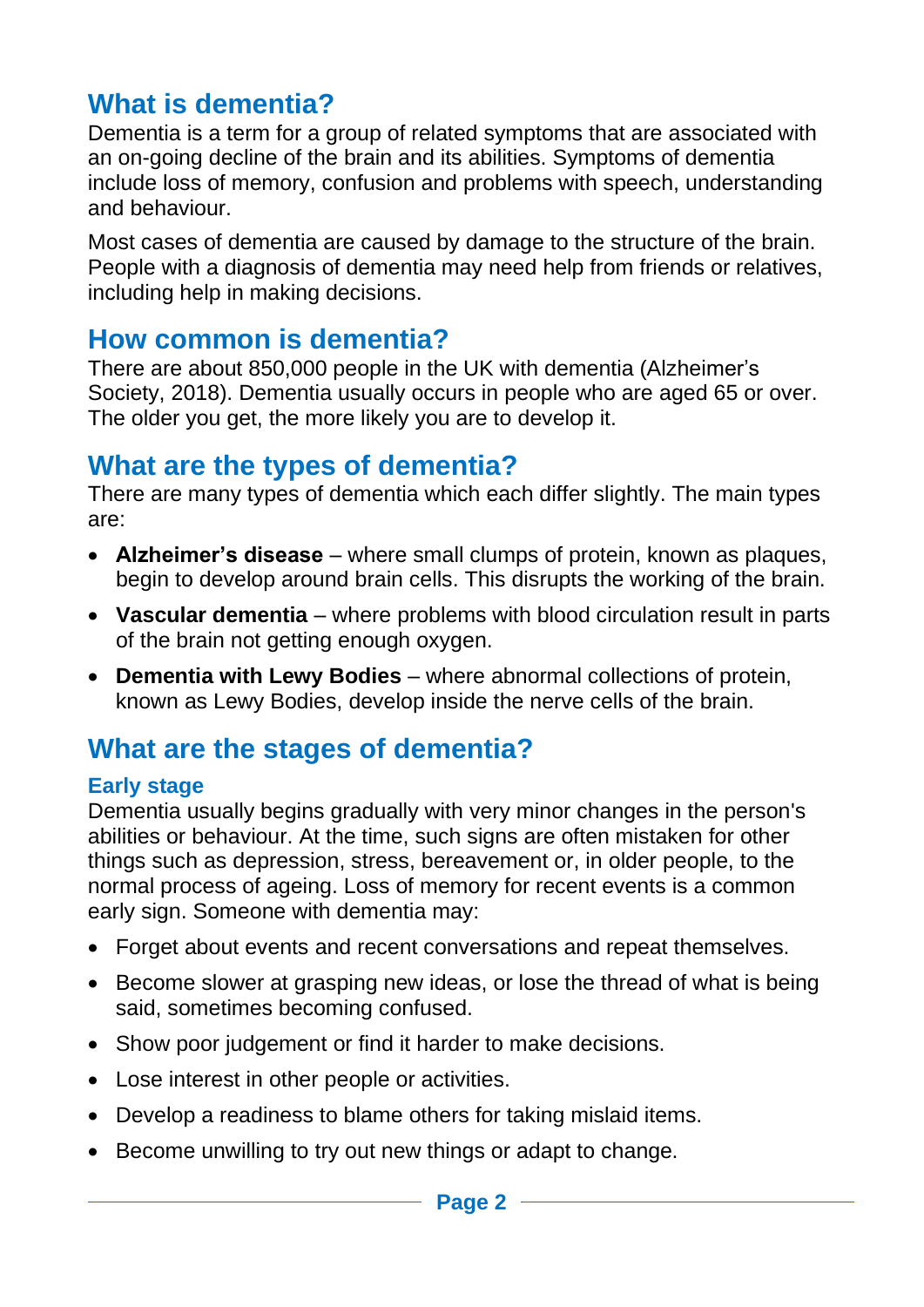#### **Middle stage**

As dementia progresses, the changes become more obvious. The person will need more support to help them manage their day-to-day living. They may need frequent reminders or help to eat. Symptoms may include:

- Becoming confused about where they are, or wandering off and becoming lost.
- Becoming muddled about time and getting up at night because they are mixing up night and day.
- Becoming increasingly upset, angry or agitated, due to frustration and a loss of confidence.
- Putting themselves or others at risk through their forgetfulness for example, by not lighting the gas on the cooker.
- Behaving in ways that may seem unusual, such as going outside in their nightclothes.
- Experiencing difficulty with vision and perception which can lead to problems identifying people, and in some cases hallucinations.

#### **Late stage**

At this stage, the person with dementia will need even more help and will gradually become totally dependent on others for nursing care. Loss of memory may become very pronounced, with the person unable to recognise familiar objects or surroundings or even those closest to them, although there may be sudden flashes of recognition. Symptoms may include:

- Becoming very frail. They may start to shuffle or walk unsteadily, eventually becoming confined to bed or a wheelchair.
- Difficulty in eating and sometimes swallowing.
- Considerable weight loss.
- Incontinence, losing control of their bladder and sometimes their bowels as well.
- Gradual loss of speech, they may repeat a few words or cry out from time to time.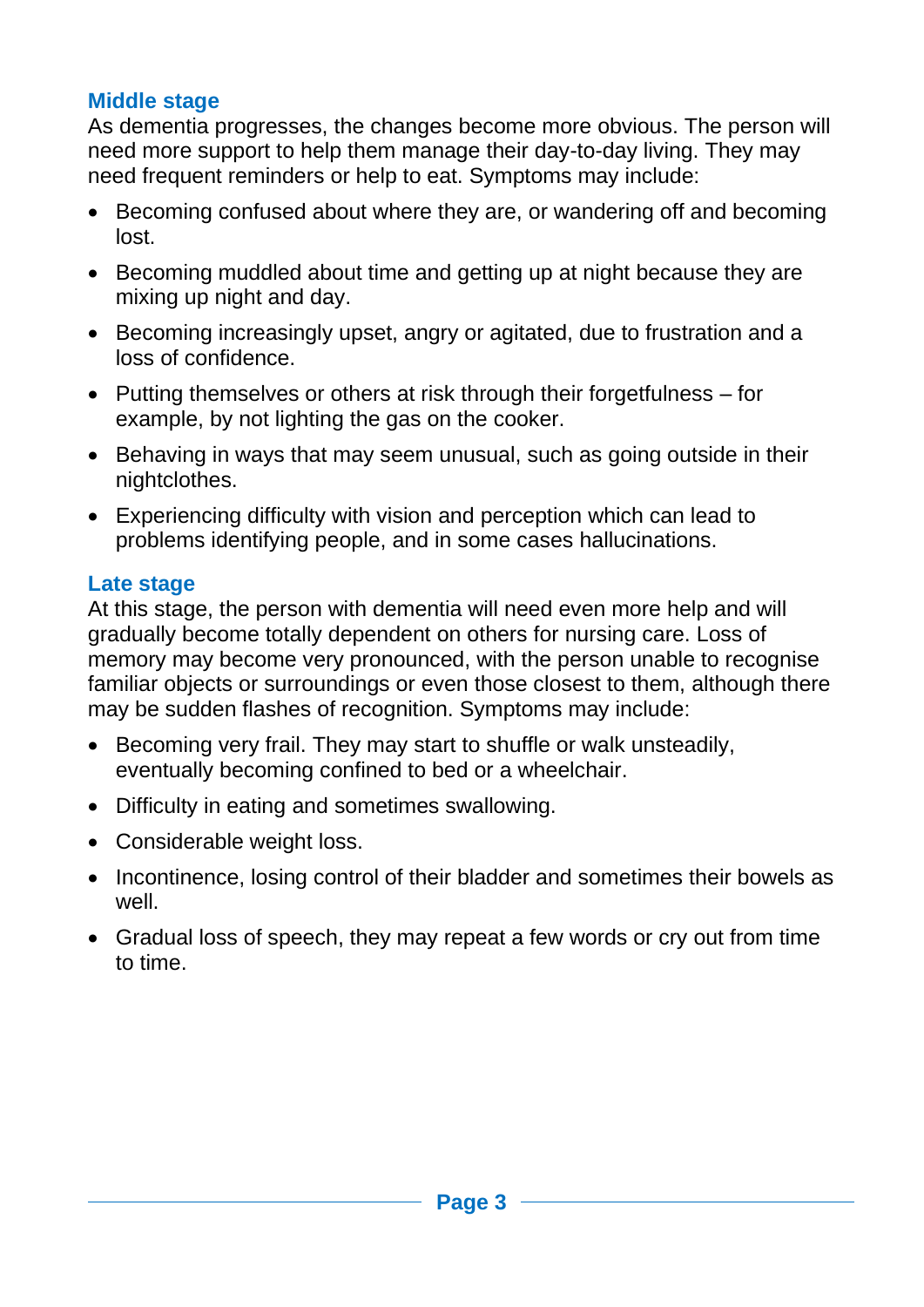# **Why is nutrition important?**

A healthy balanced diet provides all the nutrients the body needs in the right amounts to stay fit and well. Eating a nutritious balanced diet and maintaining a healthy body weight is just as important for people with dementia as anyone else.

Eating healthily does not mean that certain foods have to be avoided. Everything in moderation and a little bit of what you fancy is the key to enjoying food and staying fit and well.

The Eatwell guide below shows the main food groups we need to include to achieve a healthy balanced diet. By eating a selection of foods from all of the groups on the Eatwell plate, a balanced diet can be achieved that includes sources of protein, carbohydrate, fat, vitamins and minerals.

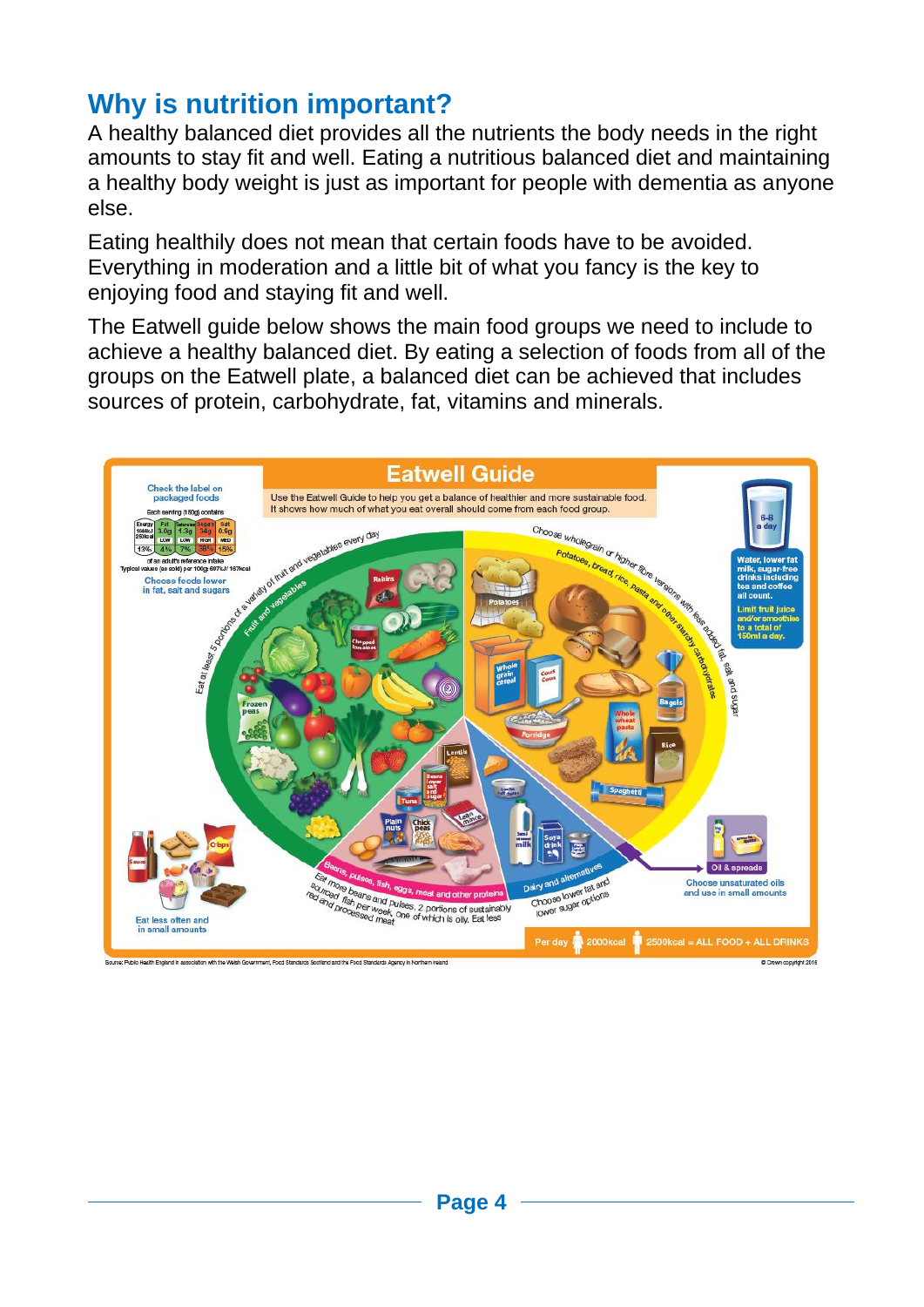# **Difficulties with eating in dementia**

As dementia progresses, people may have difficulty eating and drinking. These difficulties may vary from one person to another but the health of people with dementia may get worse, and they may lose weight.

The most common causes for difficulties with eating in dementia are:

- A poor appetite
- Difficulties with chewing and swallowing
- Changes in foods preferred
- Problems with co-ordination
- In the later stages of dementia, they may not be able to recognise food or know why they should eat it

### **Overcoming difficulties with eating in dementia**

Some people with dementia may struggle to eat enough throughout the day and may suffer from a poor appetite. It is important to get a balanced diet and to maintain a healthy weight. Here are a few suggestions of things you can do:

- Include snacks and nourishing drinks between meals, such as milky drinks, scones, malt loaf, cakes, crumpets, yoghurts, custard-based puddings, and cheese and crackers.
- Use full fat varieties of foods rather than diet versions.

If a person is eating less, it is important to encourage them to eat as nourishing a diet as possible. You may want to try adding the following foods to their normal diet to increase the calorie and protein content:

- Full fat milk  $\sim$  Condensed milk
- Skimmed milk powder Full fat yoghurts
- Cheese Custard
- Butter experience of the Ice cream
- Cream  $\sim$  Jam, honey and syrups

Make enriched milk by adding two to four tablespoons of milk powder to a pint (600ml) of full fat milk.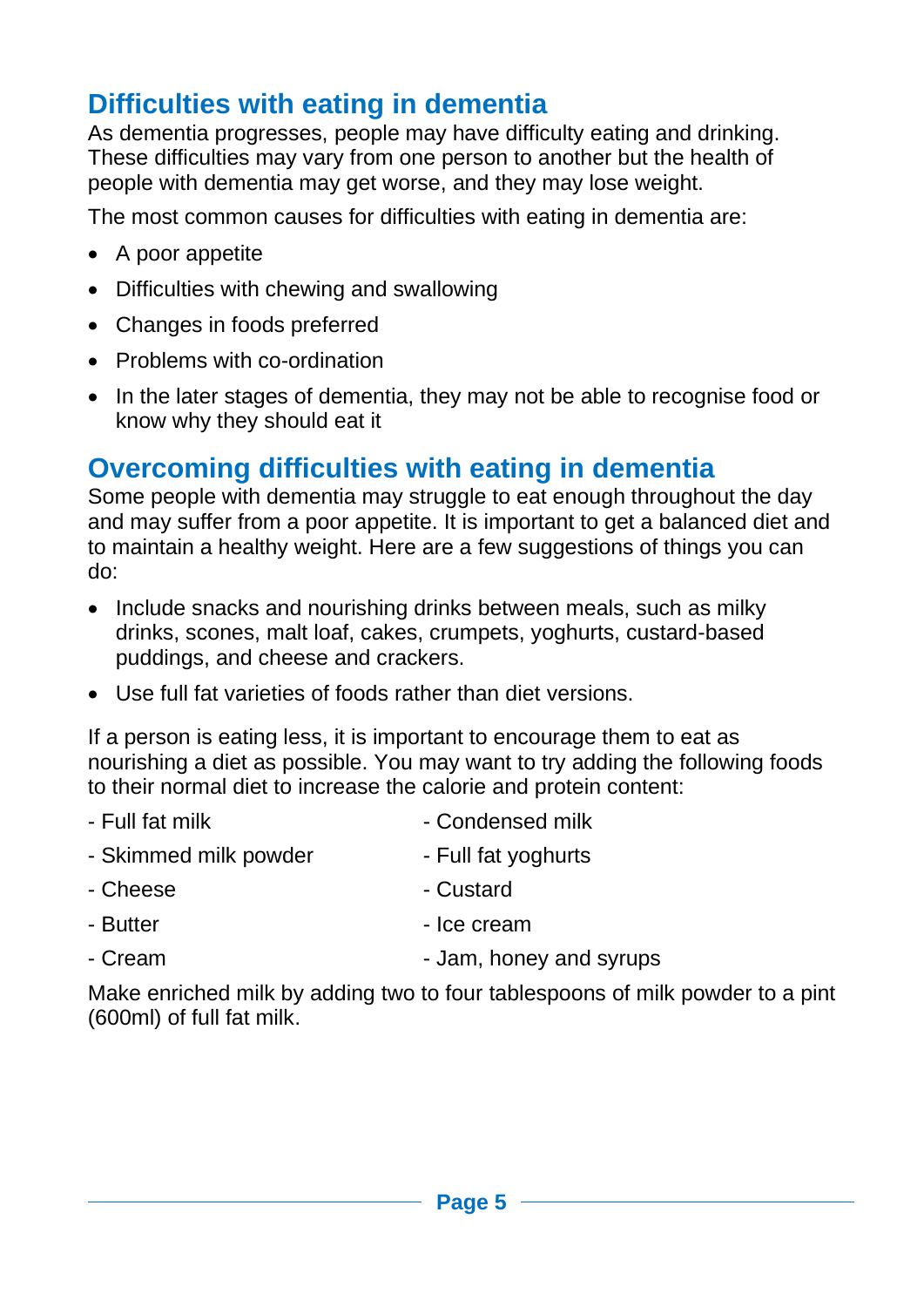# **Difficulties with chewing and swallowing**

Poor dental health or ill-fitting dentures (false teeth) can affect a person's ability to chew or eat certain foods. Some people may not be able to tell you that they have toothache and may simply refuse food if it hurts to eat. Regular dental care is vital to ensure that gums and teeth are healthy and that dentures fit well. It is important that their teeth or dentures are cleaned well, on a regular basis.

If it is noticeable that a person is having difficulty with swallowing, they should see a speech and language therapist. Signs to look out for to suggest that a person has difficulty swallowing are that they may:

- hold food in their mouth
- chew continuously
- cough during or after eating

In this case, their GP should refer them to a speech and language therapist.

If the person is having difficulty chewing or swallowing food, it may be worth considering a diet that is easier to eat, such as softer foods or pureed foods.

# **Changes in foods preferred**

People who have dementia may change the types of foods they prefer as dementia progresses. They may start to enjoy flavours and foods that they did not like before or they may take a dislike to food that they have always liked. This may be as a result of damage to specific areas in the brain or a desire for stronger flavours as their taste changes with age.

Suggestions for people whose tastes have changed:

- Add a small amount of sugar or honey to savoury foods.
- Try roasting with honey or adding a honey glaze.
- Be adventurous and cook new dishes that are stronger in flavour or that the person may not have previously experienced.
- Serve sweet sauces or chutneys with main courses.
- Add herbs and spices to your cooking.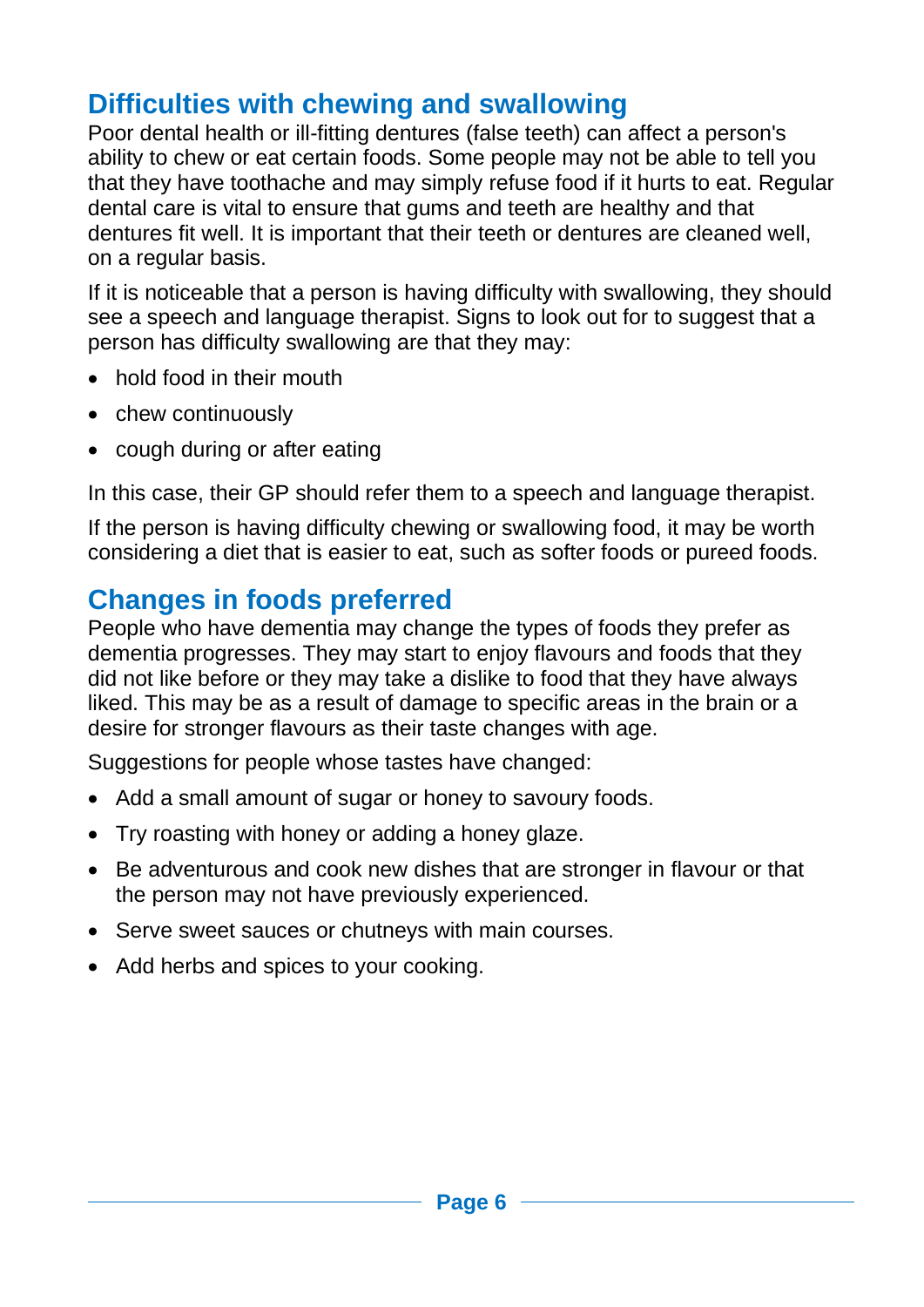## **Problems with co-ordination**

Some people with dementia find eating with cutlery or drinking from a glass difficult because they have problems with co-ordination. This can be frustrating and they may feel embarrassed if they drop food or if the task becomes messy. This can be enough to put a person off eating at mealtimes. The following suggestions may help:

- Cut food up before you serve it so that the person can eat it with a spoon. This allows them to continue to eat independently.
- Use non-slip mats to prevent the plate from sliding on the table.
- Get some equipment that will help such as specially-adapted cutlery.
- If cutlery is difficult to use, offer finger foods which can be easily eaten and, again, enable the person to continue to eat independently.

#### **Ideas for finger foods at each mealtime**

| <b>Breakfast</b>              |                       | <b>Main meal</b>          |                                    |
|-------------------------------|-----------------------|---------------------------|------------------------------------|
| <b>Toast fingers</b>          | <b>Fruit segments</b> | Pieces of meat<br>or fish | Quiche slices                      |
| <b>Buttered muffins</b>       | Pineapple chunks      | Slices of pizza           | Potato wedges                      |
| Hardboiled egg -<br>quartered | <b>Berries</b>        | <b>Kebabs</b>             | Chips                              |
| Soft cereal bar               | Seedless grapes       | Fish fingers              | <b>Small potatoes</b>              |
| Waffle                        | <b>Dried fruit</b>    | <b>Fish cakes</b>         | Green beans,<br>carrots, celery    |
|                               |                       |                           |                                    |
|                               |                       |                           |                                    |
| Lunch                         |                       | <b>Puddings</b>           | <b>Snacks</b>                      |
| <b>Sandwiches</b>             | Buffet style lunch    | Fruit salad               | Crackers and                       |
| Cherry tomatoes               | Pickled onions        | Slices of cake            | cheese                             |
| Cheese on toast               | Scotch eggs           | Individual fruit          | Crumpets                           |
| Soup in a mug                 | Pork pies             | pies<br><b>Biscuits</b>   | Hot cross buns<br>Scone or teacake |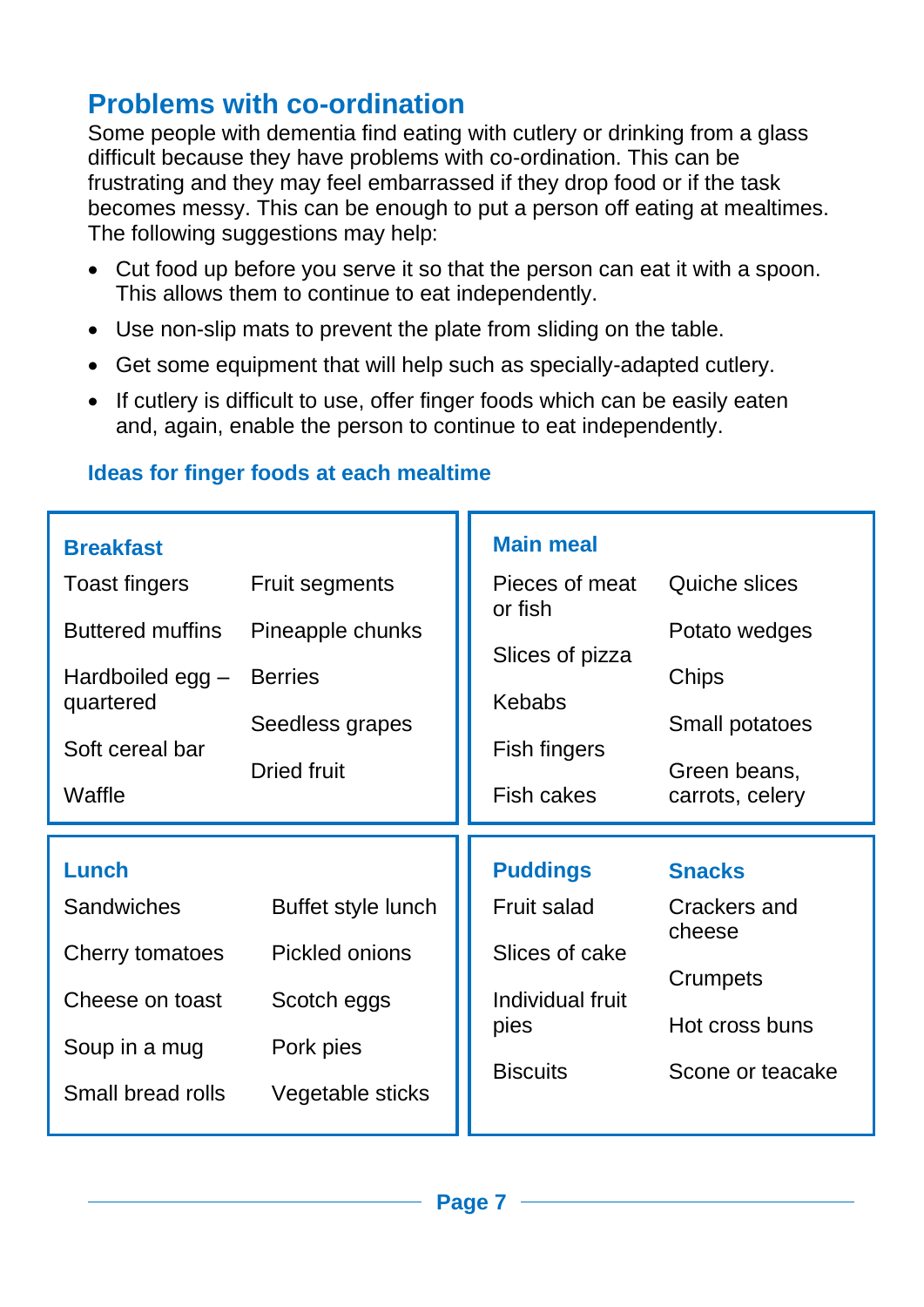# **Supporting a person with dementia to eat and drink**

Here are a few tips and suggestions to help make mealtimes more enjoyable and more nutritious for people with dementia:

- Ensure that mealtimes are relaxed and unhurried. Allow plenty of time.
- Ensure that there are no unnecessary distractions, such as excess noise, or a television left on in the background.
- If a person is agitated or distressed, do not pressurise them to eat or drink. Wait until the person is calm and less anxious before offering food and drink.
- Ensure that the person is alert, comfortable and sitting upright or, if in bed, well-positioned, before offering food and drink.
- Make food and meals look good enough to want to eat. Colourful food such as a bowl of chopped fruit is attractive and eye-catching.
- Try not to overload the plate with too much food. Offer small portions at frequent intervals throughout the day.
- Be flexible and make the most of 'good eating' times. Some people eat better at certain times of the day, whether this is at breakfast or later in the day at teatime.
- If the person appears to have difficulty using cutlery, you may need to prompt the person and guide their hand to their mouth to remind them of the process involved.
- If you have to assist a person to eat and drink, talk about what you are offering them to help remind them of tastes and flavours.
- Do not feel you need to prepare complicated meals. It is probably better to devote your energy to ensuring that the person eats and enjoys their food.

And finally... encourage them to be active, to help build an appetite.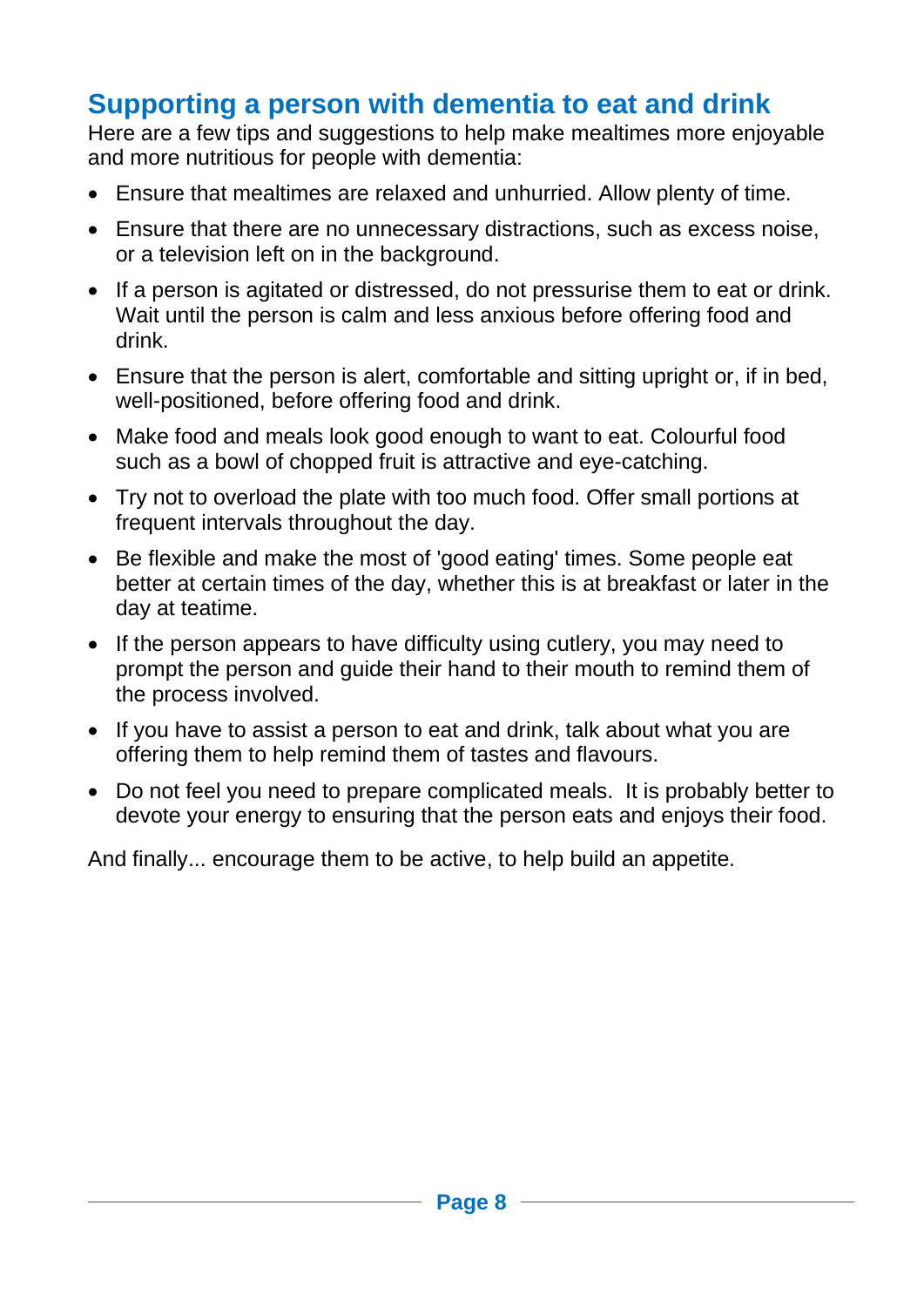# **Drinking**

Some people with dementia may struggle to drink enough throughout the day and will be at an increased risk of dehydration. It is important for them to drink enough to help maintain hydration and good health. Try the following suggestions:

- Offer gentle prompts and reminders so that the person recognises the drink in front of them.
- Encourage them to use a small glass or cup rather than a mug.
- If they are unsteady, use drinking cups with two handles to allow a steadier grip. These can be bought from chemists or online.
- Offer the cup to the person rather than leaving it on a table.
- Offer small but frequent drinks throughout the day.
- Transfer drinks that are supplied in a carton with a straw to a cup or glass.

Take care when offering 'boiled' hot drinks as some people with dementia cannot tell how hot or cold things are.

# **Difficulties for carers**

If you are caring for a person with dementia who is close to you, your relationship may change greatly as time passes. You may find their behaviour confusing, irritating or difficult to deal with leaving you feeling stressed, irritable or helpless.

In the later stages of dementia, you may find that the person becomes distressed or agitated, especially if they feel threatened in some way. Angry outbursts may occur during close personal care, usually because the person does not understand what is happening. Try not to take this personally.

By learning to understand why this is happening, you will find it easier to stay calm and deal effectively with the challenges that arise.

As the illness progresses, you may also have feelings of grief and bereavement as many changes occur with your family member or friend. It can be difficult for carers or family members to deal with these feelings.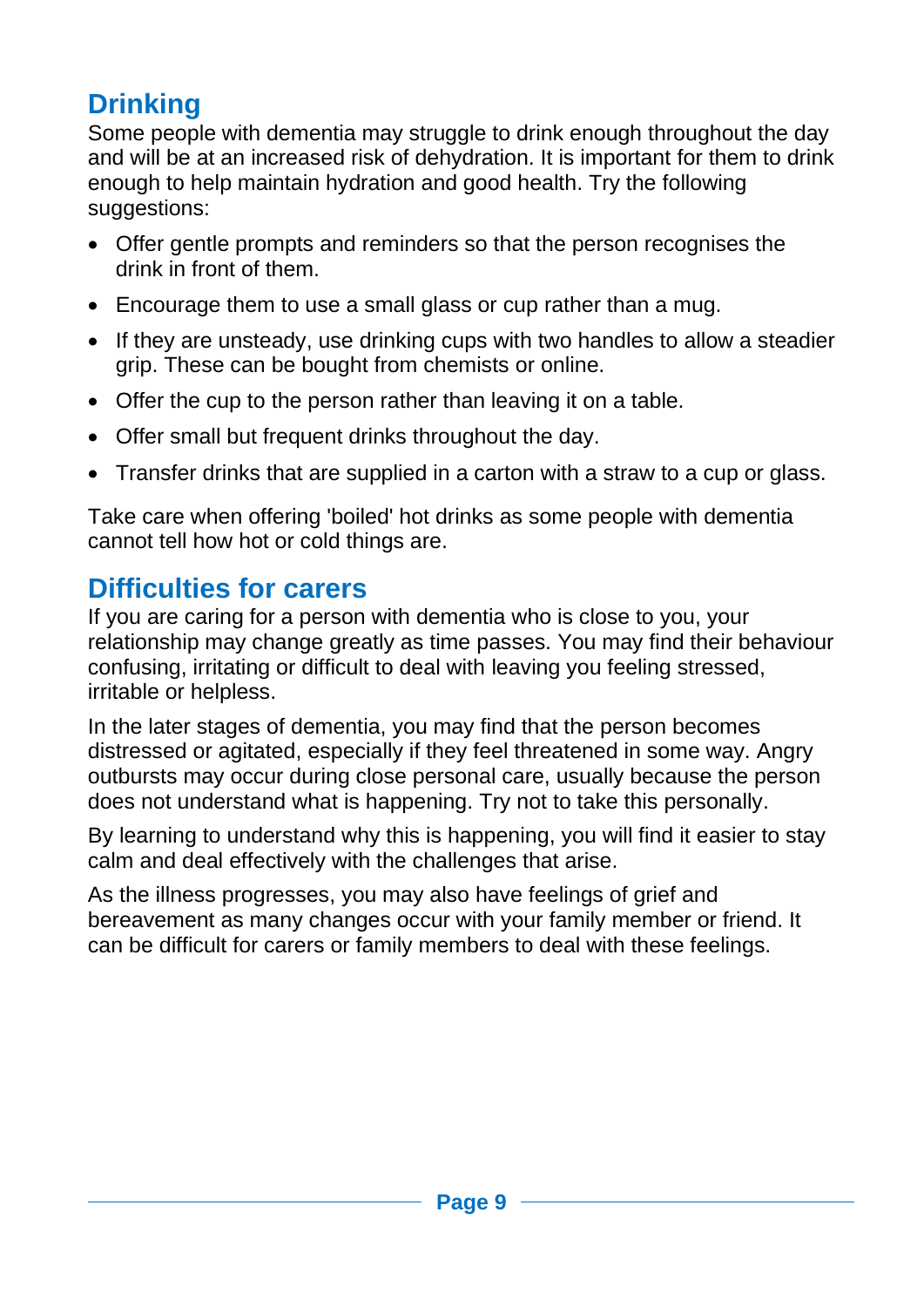# **Helpful contacts**

When you are caring for someone with dementia, it can be all too easy to ignore your own needs and to forget that you matter too.

However, it is much easier to cope if you look after your own health and wellbeing, and there is lots of support available.

If you want to find out about getting practical help to care for someone with dementia, or just talk to someone about a 'bad day', you can call the Dementia Connect support line for the Alzheimer's Society on 0333 150 3456.

### **National organisations**

#### **Alzheimer's Society**

0300 222 1122 <http://www.alzheimers.org.uk/site/index.php>

#### **Dementia UK**

0800 888 6678

<http://www.dementiauk.org/>

#### **Mind**

**0300 123 3393**

<https://www.mind.org.uk/>

#### **Local support**

**Dudley Dementia Gateway**

#### **Brett Young Centre, Halesowen**

01384 813600

#### **The Crystal Gateway, Brierley Hill**

Central Dudley

01384 813315

#### **Dudley Alzheimer's Society**

0121 521 3020

This service offers a range of support for Alzheimer suffers and their carers including home based respite, social groups, practical and emotional one to one support for carers and monthly carer support meetings.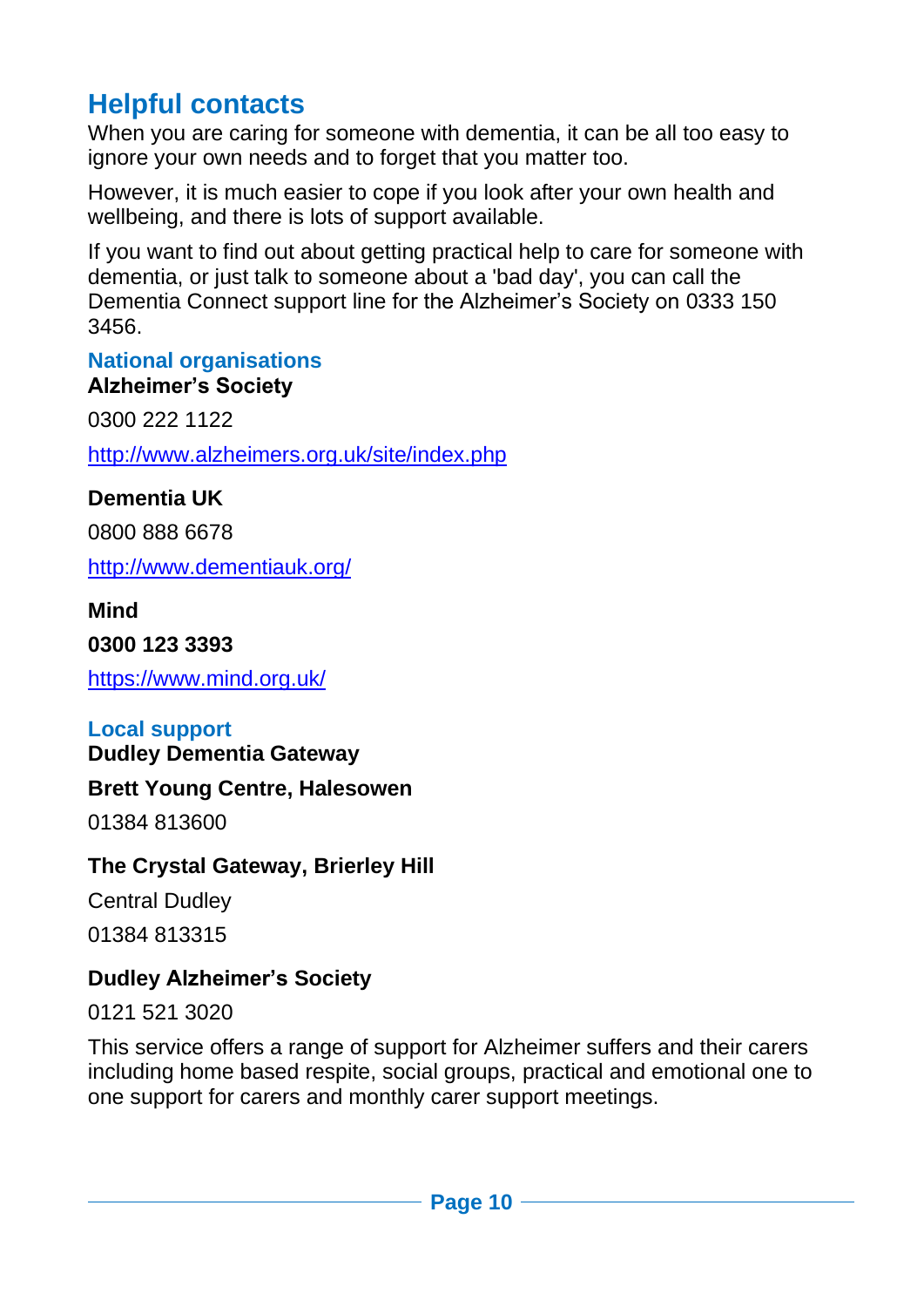This booklet is based on information provided from the Alzheimer's Society.

#### **Reference**

Alzheimer's Society (2014) *Dementia UK: Update. Second Edition.*  Peterborough: Alzheimer's Society.

If you have any questions, or if there is anything you do not understand about this leaflet, please contact:

The Dietetics Department at Russells Hall Hospital on 01384 244017 (8.30am to 4.30pm, Monday to Friday)

The older people's mental health team at Russells Hall Hospital on 01384 456111 ext. 3567 (8am to 4pm, 7 days a week)

The community dietitians at Stourbridge Health and Social Care Centre on 01384 323749 (9am to 5pm, Monday to Friday)

Russells Hall Hospital switchboard number: 01384 456111

#### **This leaflet can be downloaded or printed from:**

http://dgft.nhs.uk/patients-and-visitors/patient-information-leaflets/

If you have any feedback on this patient information leaflet, please email dgft.patient.information@nhs.net